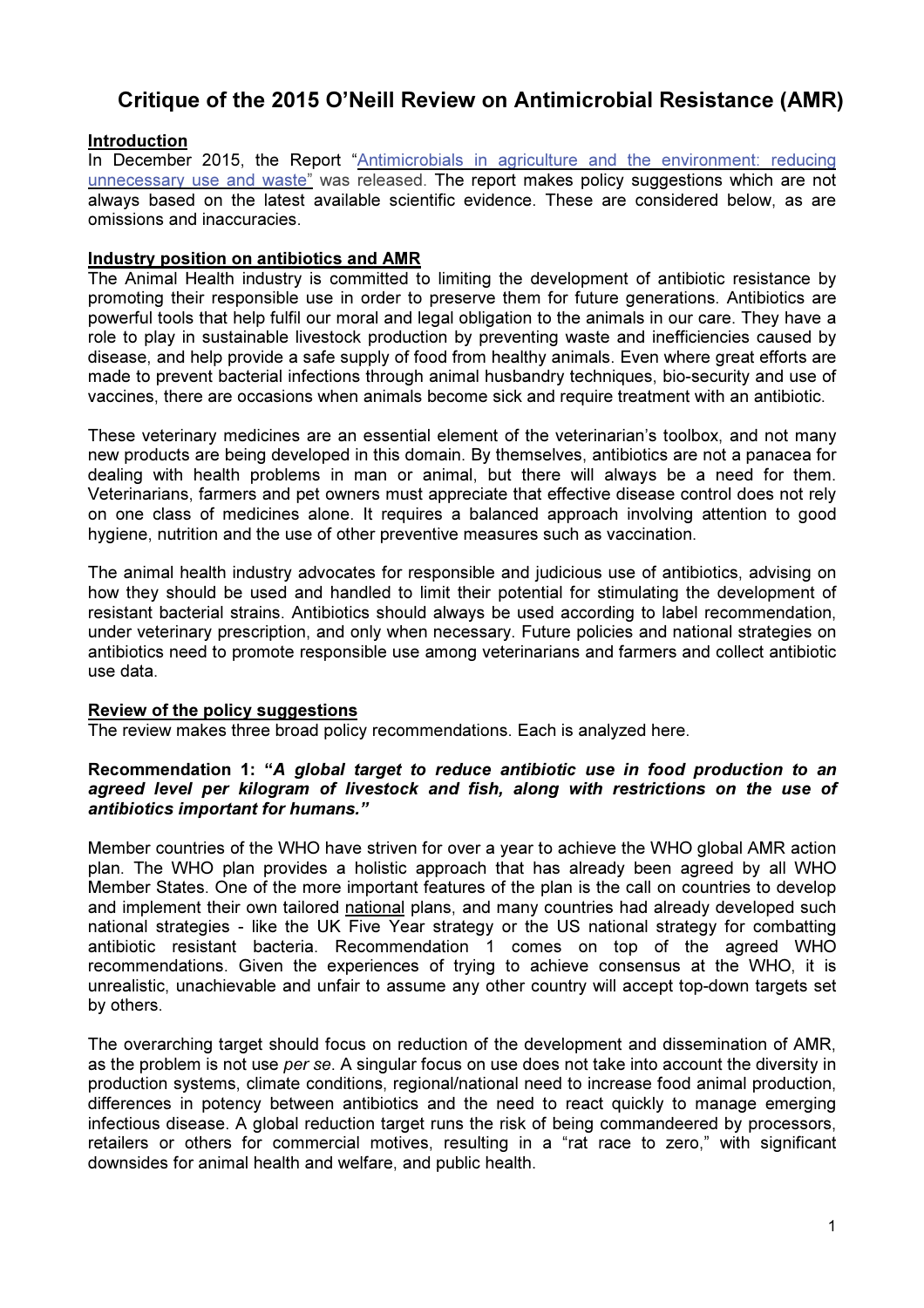A global reduction target for antibiotics used in food production is counter-productive for the following reasons:

- Experience has shown that reduction targets lead to improper use e.g. shortened treatment duration, or reduced dosage and illegal access (bypassing record keeping) that could increase the problem. The target should be to limit the need for antibiotic treatment courses by improving health management on the farm. Reasonable and realistic targets depend on species, age/weight of the animals. Proper treatment of diseased animals should never be punished as this would be detrimental to animal health, animal welfare and also food safety.
- The easiest way to reduce use (in Kg Active ingredient) is to shift to antibiotics with higher potency, often listed as critically important antibiotics (CIAs) by WHO. (Impact: some shifts can result in >80% quantitative reductions).
- The reduction of duration, e.g., skipping the last days of treatment, will allow the least-sensitive bacteria to survive and is a trigger for development of resistance. (Impact: skipping last day in a five day treatment results in a 20% quantitative reduction).
- The reduction of dosage, e.g., a below-optimal dosage, will allow the least-sensitive bacteria to survive and is a trigger for development of resistance.
- Farmers may be reluctant to call their veterinarian to seek treatment after the first signs of disease, hoping that the symptoms will disappear without treatment, which will require heavier and longer treatment a few days later and for a longer period before animal health and welfare is restored.

The document states that individual countries should be responsible for deciding how to meet any reduction in use targets. This is appropriate, as local disease, animal husbandry, economic and climate conditions will impact on countries abilities to change existing practices.

The suggestion to reduce levels to the Danish level is not useful because it fails to recognize that the conditions outside Denmark (or those in north Western Europe), are very different. The choice of Denmark as an example should also be questioned. It should be considered that in Denmark and other comparable countries, organic compounds like ZnO are broadly used in feed for pigs to compensate. It is likely that with the extreme selective use of tetracyclines and ZnO, a selection of MRSA was achieved, which has caused Denmark challenges with pig meat export. One should wonder if this is such a good example, if it is known such problems will arise. In recent years use of antibiotics in Denmark has not been further reduced when one takes into account their decrease in livestock numbers.

### Recommendation 2: "The rapid development of minimum standards to reduce antimicrobial manufacturing waste released into the environment."

The recommendation does not reflect the reality that there are different situations around the world in different countries. There are already clear enforced standards regarding waste from pharmaceutical production plants in most important producing countries. These need to also be applied in other countries' manufacturing sites, especially in some Asian countries. Many companies already ask for higher environmental standards in India and China from suppliers than local rules require and are working to raise them. Instead of creating new standards, existing standards should be applied and monitored, and non-compliance should be sanctioned globally. The absence of a level playing field results in economic advantages for the undesired direction.

## Recommendation 3: "Improved surveillance to monitor these problems, and progress against global targets."

The recommendation to improve surveillance is not new, and is already being acted upon. First, the OIE is leading the Tripartite (OIE/FAO/WHO) project to develop a global database of use of veterinary products around the world. Second, countries do collect data on usage in their area. For example, in the largest markets - US, EU and others, there are sophisticated data collection and surveillance systems in place. In the EU, there are proposals to improve these systems in the draft new European Veterinary Medicines Regulation.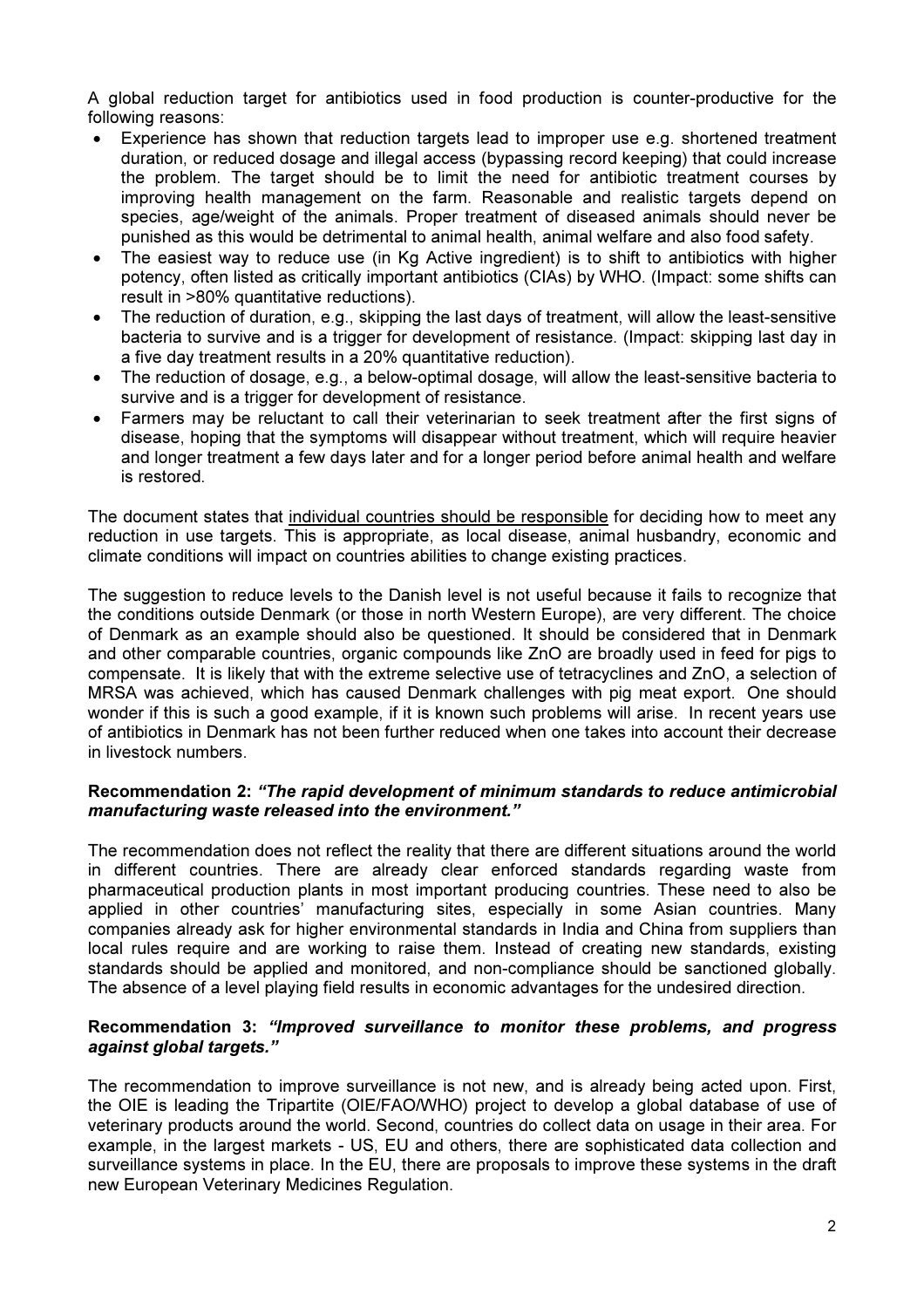Enhanced surveillance of use patterns can help to identify and support best practices. However, enhanced insight into use patterns is only a secondary objective. The primary objective should be enhanced surveillance of resistance prevalence to obtain better insights into the potential relationships between use, management practices, etc., and resistance at the specific drug/bug level.

The report does not address the achievements of state-of-the-art research, such as whole-genome sequencing, that points to a much lower impact from resistance in the animal reservoir on resistance in human isolates than previously expected.

Nonetheless, as the recent reports of colistin resistance illustrate, there are important gaps in our current surveillance systems, (considering that a resistance gene had been there since 2011 without being detected) that must be addressed. The Chinese and other surveillance systems need to be enhanced. Monitoring is needed to try to detect the extent of co- resistance and spread of the gene. More information on colistin use is needed and the OIE database is the obvious tool to address this.

## Omissions and inaccuracies

The report does not mention, or only summarily mentions, highly relevant issues that have a direct and important bearing on AMR. These issues are at the core of any discussion on antibiotic use.

- 1. Though numerous international organizations including the World Health Organization (WHO), the Food and Agriculture Organization (FAO) and the World Organisation for Animal Health (OIE) have recognized the need for a holistic approach to the use of antibiotics in animals, the O'Neill report appears to overlook this large body of work. A holistic approach focuses on reducing the need for antibiotics through prevention (vaccines), nutrition, housing and better management, as well as the use of antibiotics if needed.
- 2. In the Executive Summary the report states that "...antibiotic use in animals is a factor in promoting resistance in humans and provides enough justification for policy makers to aim to reduce global use in food production to a more optimal level." What it fails to mention in the report is the scientific consensus that the biggest driver of AMR in humans is human use. This is confirmed time and again, and most recently by Europe's preeminent group of regulatory assessors at the European Medicines Agency Committee for Medicinal Products for Veterinary Use (CVMP), which says in its draft strategy on antimicrobials that: "...it is recognized that the biggest driver of AMR in people is the use of antimicrobials in humans or human health." Other publications, such as the UK Department of Health 5 year strategy on Antimicrobial Resistance, published in 2013, contain similar statements. It stated that whilst antibiotic use in animals is an important factor that: "Increasing scientific evidence suggests that the clinical issues with antimicrobial resistance that we face in human medicine are primarily the result of antibiotic use in people, rather than the use of antibiotics in animals."
- 3. The report considers antibiotics and all bacteria together. This unscientific approach fails to recognize that all uses are not the same. As a result, the main policy recommendation is less use, not better use. The ineffectiveness of this approach is demonstrated by the DANMAP data that shows elimination of the use of avoparcin in animals has been followed by an increase in Vancomycin Resistant Enterococci (VRE). The report fails to acknowledge numerous recent scientific papers, (like the Mather et al salmonella paper and the Wu et al paper re ESBLs) which conclude that considerable differences exist in bacteria between pigs, poultry and humans in Europe.
- 4. Important assumptions are based on non-existing or unreliable data. For example, the first sentence of the report says that: "the precise quantity of antimicrobials used in food production globally is difficult to estimate, but the evidence suggests that it is at least as great as the amount used by humans". This is akin to saying: "We don't know enough to estimate how much, but whatever it is, it is equal or more than human use". The reality is that today there is no data in many countries.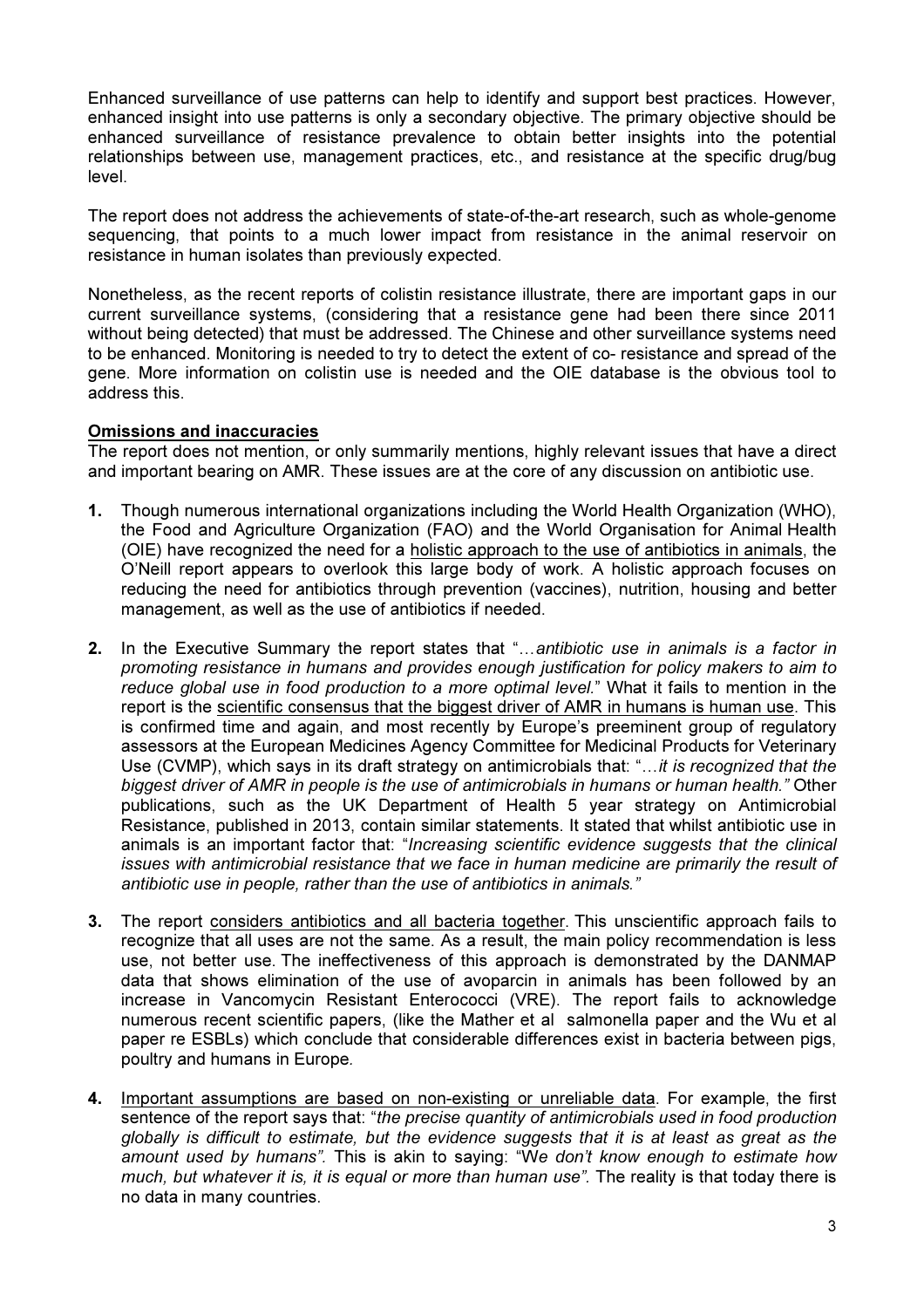The second and third sentences state that "...in the US...more than 70 percent of medically important antibiotics are used in animals". The FDA has warned against the use of the sales data to measure risk. The 70% figure used in the report is an inappropriate way to use the data, according to the FDA. If 70% in the U.S. is meaningful to the authors then it should be noted that DANMAP 2014 shows it is 68% in Denmark. Unless told otherwise, people will make an assumption that farming contributes a similar percentage to the overall risks from resistant bacteria. But it is important to point out that the products used in human and veterinary treatments are often not the same.

Comparisons of the tonnage of antibiotics used in the human and animal health markets are meaningless because there are many, many more livestock and pet animals than there are people globally but also the considerably larger biomass of the livestock. For example, in the UK alone, a country of 64 million people, 18 million broiler chickens are slaughtered per week (circa 1 billion chickens per year). Also consider that a fully grown beef bull could weigh the same as up to six average adult humans.

A recent 'One Health' report published by Public Health England and the United Kingdom's regulatory agency, the Veterinary Medicines Directorate, identified that the total human use of antibiotics in the UK was 2.4 times that of veterinary use, when measured on biomass i.e. allowing for the comparative weights of the human and animal populations.

Additionally many of the products used in livestock were introduced decades ago, are generally less potent than modern medicines and so may have to be used in higher doses.

- 5. The report overlooks the legal responsibility to treat sick animals, a basic animal welfare issue. It should consider the basic right of animals for medicines to restore their health as quickly and completely as possible; the right of animal care providers (veterinarians and owners) to access adequate veterinary medicines; as well the ethical and often legal obligation of those responsible for animal care to use these medicines in a timely and adequate way.
- 6. The report overlooks the rapid (re)emergence and spread of (new) diseases, some of which are affected by climate change. This has an impact on animal health, human health and antibiotic use.
- 7. The report does not adequately take into account the different levels of sophistication of agriculture (developing and developed world) and as part of that, the lack of (access to) economically affordable veterinary services in many countries. There needs to be far greater emphasis on availability and training of veterinary surgeons that prescribe antimicrobials and who should act as gatekeepers for these products. There also needs to be better training for farmers on correct use of these products after they have been prescribed. Indeed availability of appropriate medical services is also an issue in human medicine in the developing world.
- 8. The report does not consider the increased protein needs of the growing population globally people will continue to eat more meat, milk and eggs and there will be more livestock to fulfill these nutritional demands. Even where great efforts are made to prevent bacterial infections, there will be occasions when animals become sick and require treatment with an antibiotic.
- 9. Nor does the report consider the important role of livestock in developing nation's economic development – attested to by the work of international bodies and charities like the FAO, OIE and the Bill and Melinda Gates Foundation. The report overlooks the positive impact of animal health and productivity on sustainability, as healthy animals are the most efficient producers of safe, healthy, economically- and environmentally-sustainable food products.
- 10. The report neglects the public health impact of food-animal produce originating from untreated or insufficiently treated infected animals, or by direct contact with these animals.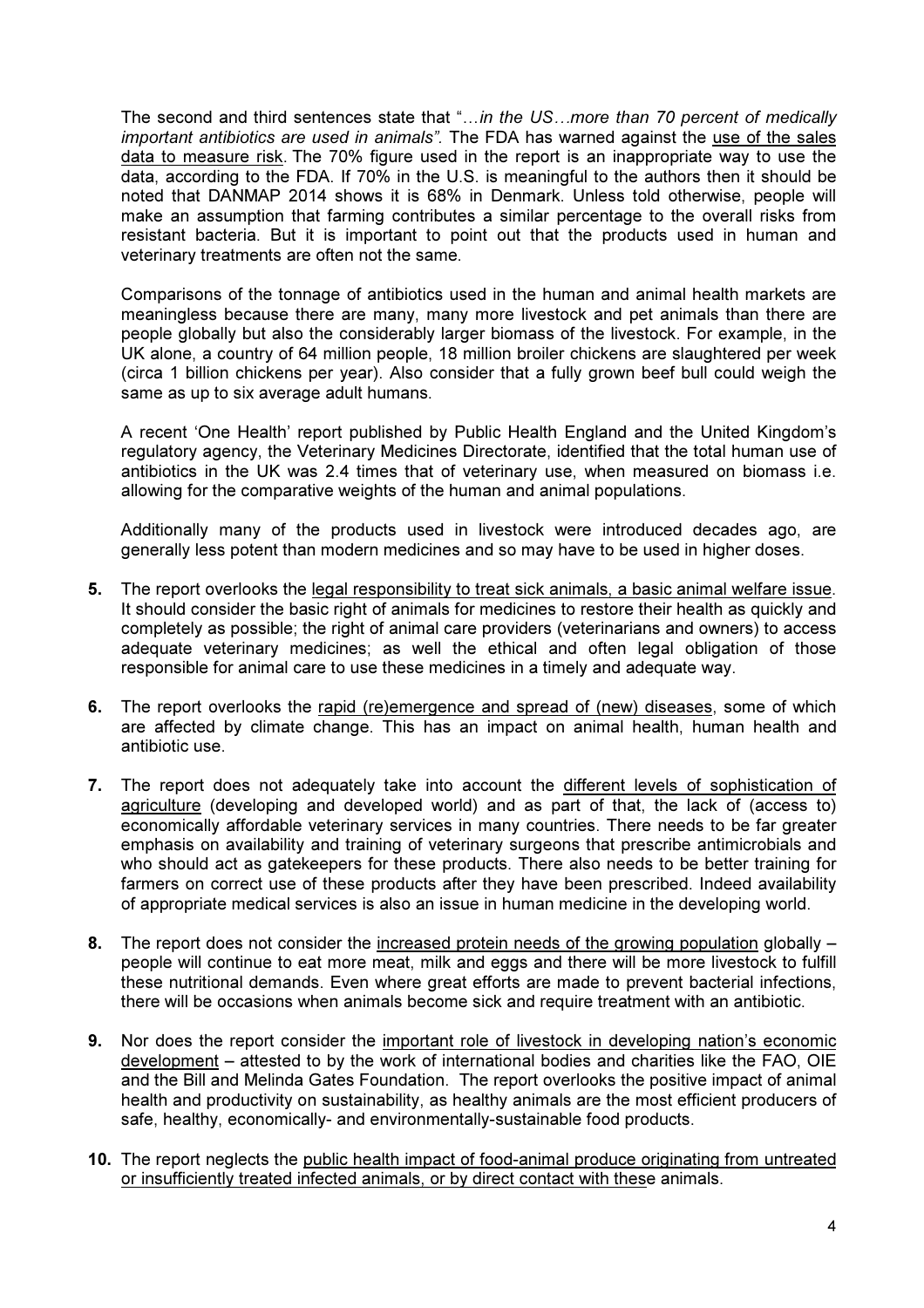- 11. It does not consider environmental production sustainability by keeping animals healthy they perform better (less feed consumed, less grain to transport, etc. and less waste/manure produced).
- 12. The report creates the incorrect impression that high priority critically important antibiotics are used routinely in livestock. One major class of veterinary antibiotics is the tetracycline group which makes up 40% of the total veterinary antibiotic market in the countries where use is reported. These were one of the first antibiotics to be developed and in many countries have limited use in human patients. But despite their use in animals, veterinarians have found little evidence of resistant strains causing hard to treat infections in their animal patients. Treatment failure in animals as a result of resistance remains a rarity. There is overlap in the use of many medically valuable antibiotic groups including, fluoroquinolones and  $3<sup>rd</sup>$  and  $4<sup>th</sup>$  generation cephalosporins; the latter is only used for individual animal treatment. Veterinary fluoroquinolones, for example, make up less than 1% of all antibiotic use in US agriculture. In Europe this is around 1.9% (ESVAC 2015 report on 2013 data). These are effective treatments for cattle and pigs with respiratory diseases but are only available for use through a veterinarian's prescription. When used appropriately, the likelihood of fluroquinolone-use in cattle giving rise to an untreatable bacterial disease in a human patient is vanishingly small – one recent study calculated that they would occur at a rate of a single case of Salmonella every 293 years in the US.

The report fails to recognise that where classes are removed from use, it leads to greater use of the remaining classes. This can in turn lead to increasing resistance among the remaining classes. A better strategy is to retain heterogeneity of the veterinary antimicrobial classes used, with all classes being used responsibly, only where necessary and where measures to prevent infection are in place e.g. bio-security and vaccination.

An ill-informed reader of the report could be confused by the US-based wording on "medically important". It is recommended to provide a list of all new "human" antibiotics which are not registered for veterinary uses. It should be pointed out that an overlap for the remaining therapeutic antibiotics is close to 100% and a further reduction of this already limited arsenal in veterinary medicine could easily lead to disease situations that are very difficult or not manageable. And further restrictions may force vets to prescribe inappropriate antibiotics, which will in turn lead to severe resistance problems in animals.

13. Regarding use in the U.S. perspective, the report fails to mention a significant number of "farm to fork" risk assessments that have been published showing the very low risk to humans from antibiotic use in animal agriculture. It fails to consider the Centre for Disease control (CDC) threat report that listed 18 specific pathogens that are the greatest threat in human health and said only 2 might have a source in agriculture. This enables the focus to be put in the right place (i.e. on these two for agricultural use).

The report's statement about growth promotion and preventive uses being more prevalent in intensive agriculture is at odds with a recent USDA report. Looking at the broiler industry, the report stated "larger contract growers were no more likely to provide antibiotics for growth promotion or disease prevention than smaller contract operations." The report provides no data or factual basis for the statement.

- 14. Literature review. Regarding the selection of research articles in the report, the statement "We believe these papers should be representative for the wider literature," (page 10) is overreaching. An analysis of the literature included in the report shows the following:
	- Though nearly 200 of the 280 papers referenced in this review are more than 10 years old, they are all weighted equally, which neglects recent technological developments and corresponding insights that the contribution of transfer of resistance from the animal reservoir to human therapy is lower than previously expected. A non-exhaustive selection of more recent literature not included in the O'Neill report is provided in the annex.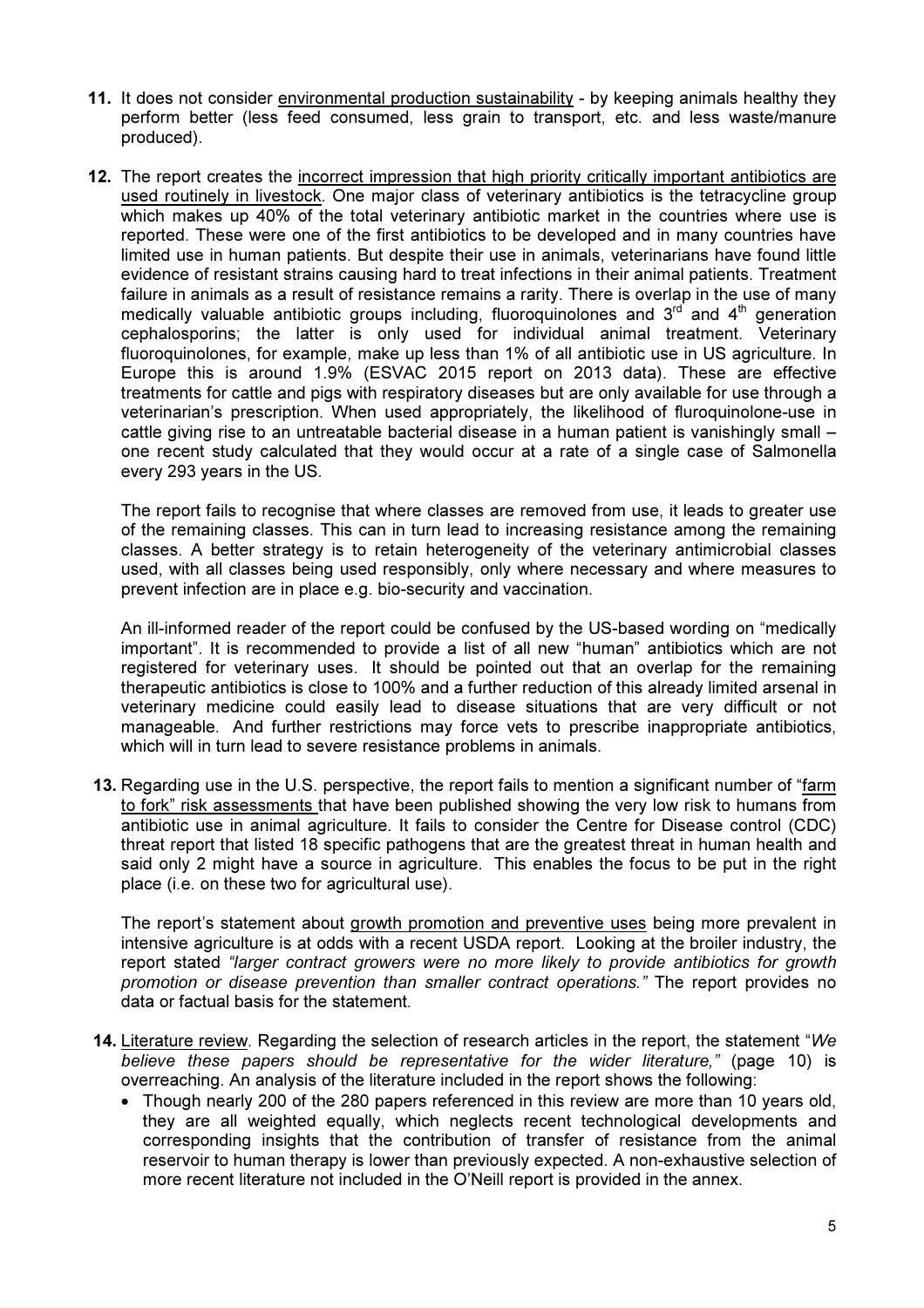• The graph on page 12 suggests that 114 out of 129 (114 supportive +/+ 15 against) papers support limiting the use of antibiotics in animals. However, a total of 280 papers were reviewed, which, using this system of classification would mean that 151 (i.e.280 - 129) papers did not reach a conclusion on this point. Therefore, a conclusion more grounded in science would be that, since more than 50% of all the papers reviewed are inconclusive, a simple solution cannot be expected for such a complex issue, nor can the issue be solved by an approach as simple as the proposed volume reduction.

Overall, the methodology of ranking the papers simply as positive or negative lacks scientific credibility and does not take into account the quality of the papers, the objective of the papers, peer-reviewed (refereed) status, etc.

- 15. The article draws inappropriate comparisons to smoking bans and waste control when considering how to reduce antibiotic use in agriculture. Such comparisons are wholly out of context. Smoking is something with no public good and, in fact, is directly responsible for many human health problems. The products produced by the veterinary medicines industry, including antibiotics, help maintain animal health and welfare and ensure a sustainable, affordable food supply. While industry recognises the importance to society of acting against antibiotic resistance and wishes to see antibiotics used responsibly to preserve their long term efficacy, they should never be compared to products such as cigarettes that do not serve any public good. Antimicrobials, including veterinary antimicrobials, are a global public good.
- 16. The section on 'Public awareness' should also acknowledge the importance of correct and hygienic slaughtering, processing, handling, storage and cooking in reducing the risk of transmission of bacteria (including resistant) from animals to people via the food chain. Any efforts to move towards 'antibiotic free' production and labelling are likely to lead to adverse effects on animal health and welfare such as the withholding of necessary treatment. The report does reference papers from the  $1<sup>st</sup>$  world that state that many consumers wish for 'antibiotic-free' meat and that they would be willing to pay more for such meat, though experiences with organic sales show that during periods of economic downturn sales of organic plummet. In the context of a global report, it is unlikely that much of the developing world would share such a sentiment, where access to affordable food from animals is unfortunately still a significant issue.
- 17. Vaccines: The cost of vaccines in animal health is typically a tenth or less than similar products in human health. Cost is not the direct issue. In fact antimicrobials often cost more than vaccines. To put the low use of vaccines down to a perception of high prices is a gross simplification and ignores many sociological and psychological factors behind the health belief ratio (the benefits against the drawbacks of using a vaccine).

The drivers behind the use of vaccines are complex and multifactorial but an important component is the assessment of risk. The use of vaccines requires a recognition and acceptance of the risk from disease and that risk needs to be deemed medium to high in order to stimulate action. The use of antimicrobials is a reaction to a situation and therefore much easier for human nature than a proactive response. Effectively vaccines are an attempt at "insurance" against a possible risk. If that risk is not considered significant or if there are other priorities at the time then the investment in insurance will not be made.

Prophylactic antimicrobial usage is often towards diseases for which there are no vaccines. Even for respiratory disease, where there are effective vaccines against certain pathogens, vaccination cannot protect against all pathogens and so a farmer may vaccinate and still see disease – a definite disincentive to vaccination.

As stated in the report, many vaccines are available. This leads to difficulties for a farmer to successfully integrate all the vaccines into a herd or flock programme. It is not feasible to vaccinate animals every other week and therefore farmers have to select for what is most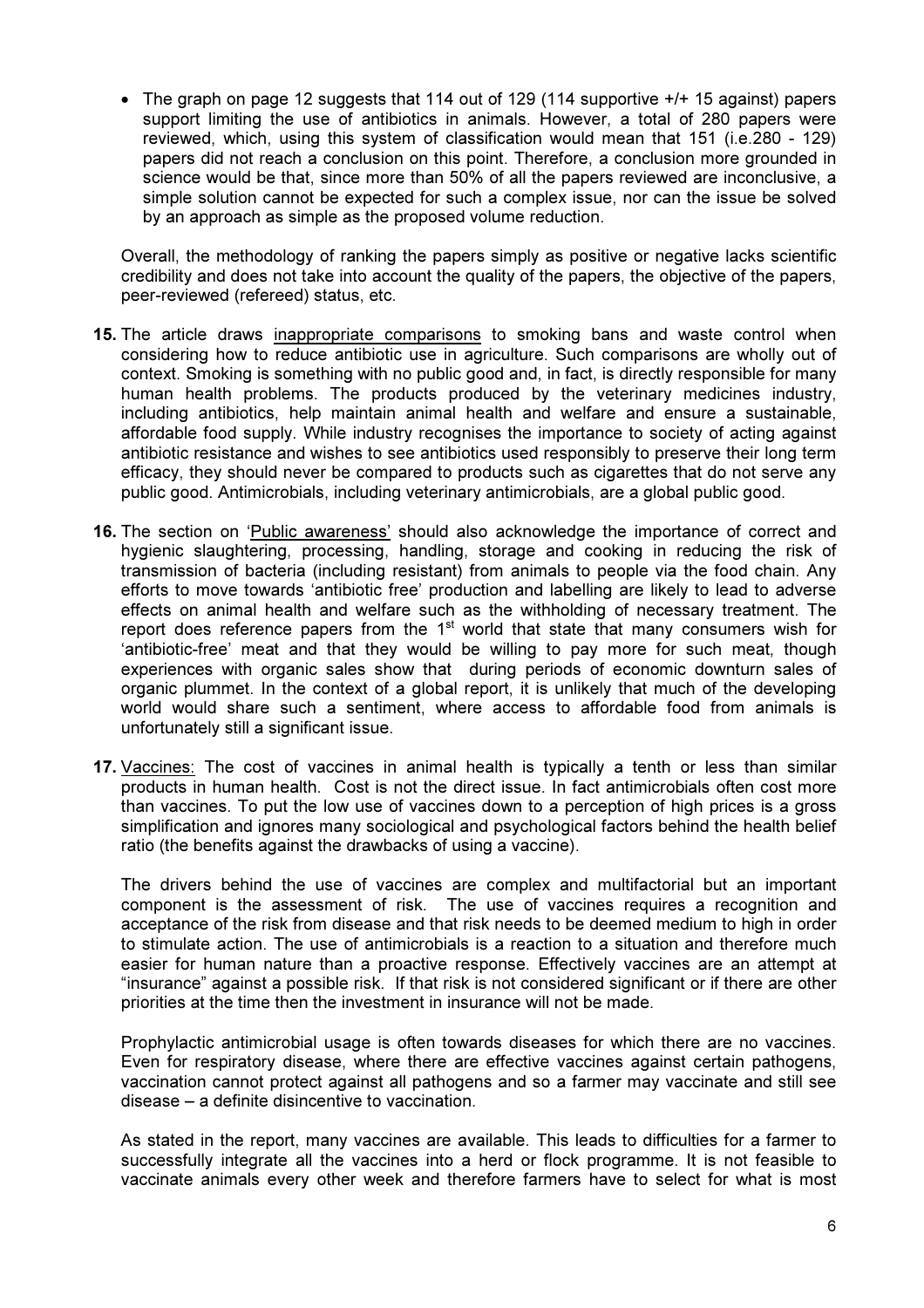likely. While vaccines are available for a large number, or even majority, of viral diseases, there are fewer vaccines to prevent the bacterial diseases, treated by antimicrobials.

While development of animal vaccines does involve a lower investment than human vaccines, it still represents significant investment. Vaccine development is driven by market demand which means that the targeted diseases need to be common.

Adding taxes to antimicrobials may reduce their use but it will not necessarily drive an increased use of appropriate vaccines as it does not address the sociological or market factors. Instead it runs a risk of leading to more disease going untreated, increasing suffering, harming animal welfare, and putting sustainable food at risk.

- 18. The report bases many of its core arguments on data from a highly speculative study entitled: "Global trends in antimicrobial use in food animals" which estimates global consumption of antibiotics in agriculture will increase by 67% from 2010 to 2030. This study has major flaws. It is based on a number of inappropriate, lopsided and inaccurate assumptions. The papers' conclusions are deemed statistically questionable, speculative and scientifically of little value.
	- For example, the article makes conclusions on global consumption based on data from a limited number of countries. It states "data are scarce...estimates could be obtained for only 32 countries, all of which were high income". Despite this, the article draws widespread conclusions for 228 countries about low/middle income countries. Such extrapolation is misleading.
	- The article does not pay sufficient attention to the fact that volume of use does not fully correlate to resistance levels. Judicious or responsible use can be achieved while preserving effectiveness, by paying attention to the type of antibiotic used, the purpose of the treatment, the disease threat, etc.
	- The article assumes continuous use of antimicrobial growth promoters, which are already banned in Europe in 2006 and are in the process of being phased out in the US, well ahead of the reports 2030 trajectory. The report also assumes no further decrease of antibiotic use in Europe. The article assumes that the current levels of antibiotic use to produce a kg of meat will be replicated in a linear fashion as meat production increases. It does not take into account the global efforts towards disease prevention where possible, development of new vaccines, and responsible use and stewardship campaigns. These measures are likely to lead to global reductions in the quantity used per kg of meat.
	- The article contains out of context statements, or statements that lack substantive data. Example: '... extensive farming systems will be replaced by large-scale intensive farming operations that routinely use antimicrobials in sub-therapeutic doses'. There is no data to support this comment.
- 19. The following are some detailed comments related to inaccuracies on a page by page basis:
	- Page 4 text box, "The Work of the Review"  $2^{nd}$  paragraph: The references to tuberculosis, malaria, HIV do not relate to the topic of use of antibiotics in livestock at all. TB is mainly non-animal source, malaria is a parasitic disease (cannot be treated by antibiotics) and HIV is caused by a virus, therefore the economic cost mentioned is of no relevance for this topic.
	- Page 5,  $3<sup>rd</sup>$  paragraph: A comparison between human and animal use on absolute quantities (KG AI) cannot be considered proper science. Comparing animal use to human use needs to be done on a parameter that addresses differences in active ingredients, potencies, etc. In The Netherlands this comparison has been made, based in Defined Daily  $\overline{\textsf{D}}$ osages – DDDs for 2013 Dutch animal use $^1$  and human use 2012 $^2$  in Europeans, resulting in the following ranking:

l

<sup>&</sup>lt;sup>1</sup> Usage of Antibiotics in Agricultural Livestock in the Netherlands in 2013, http://www.autoriteitdiergeneesmiddelen.nl/Userfiles/pdf/SDarapporten/sda-report-usage-of-antibiotics-in-agricultureal-livestock-in-the-netherlands-in-2013--september-2014.pdf<br><sup>2</sup> Surveillance of antimiershiel sepsumption in Europe 2012 Surveillance of antimicrobial consumption in Europe 2012,

http://www.ecdc.europa.eu/en/publications/\_layouts/forms/Publication\_DispForm.aspx?List=4f55ad51-4aed-4d32-b960af70113dbb90&ID=1174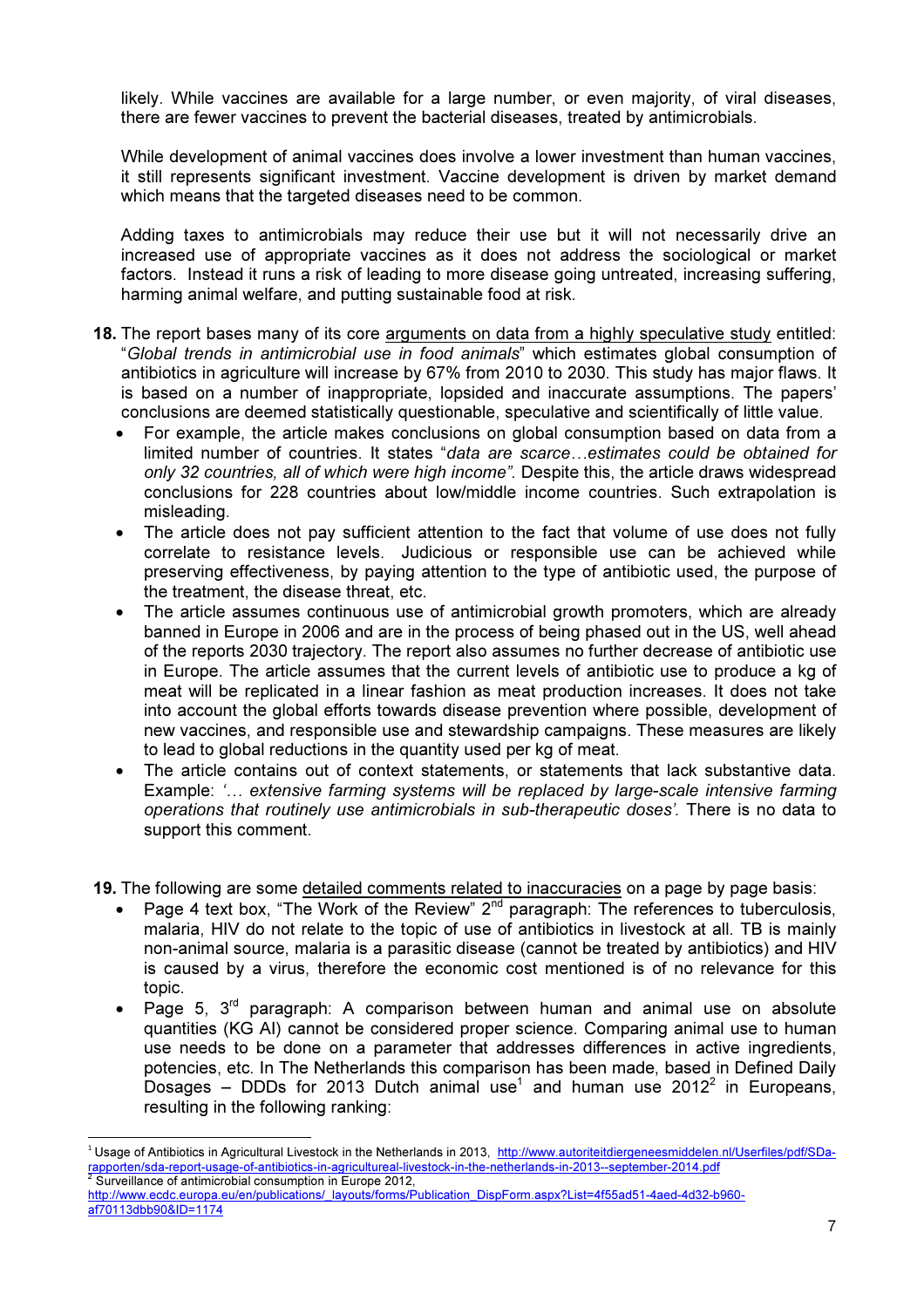Average DDD (animal/human daily dosage of antibiotics):

- o Suckler cow (Netherlands): 0,7
- o Dairy (Netherlands): 2,8
- o Dogs and cats (Netherlands): 3,4
- o Humans (Netherlands): 4,1
- o Fattening pigs (Netherlands): 5,7
- o Humans (Denmark): 6,0
- o Humans (UK): 7,3
- o Humans (Europe average): 7,8
- o Humans (France): 10,8
- o Humans (Belgium): 10,9
- o Piglets (and sows) (Netherlands): 10,9
- o Broilers (Netherlands): 11,5
- o Humans (Greece): 11,6
- It should be noted that the Dutch have the lowest antibiotic consumption in humans, whereas the consumption in animals is moderate compared to the European average DDD.
- Page 6: This comparison of mere quantities is of very limited value, as this gives the impression that the antibiotics used, e.g. their quality, their identity, overlap as well. The reality is that penicillins, the most commonly used antibiotic for humans, only makes up 6% of the quantity used in animals, whereas tetracyclines, the commonly used antibiotic for animals only make up for 4% of the human use and ionophores, the second-most used group in animals, are not used for humans at all (US data)
- Page 8: fungicide use: Neglects major use in wood conservation.
- Page 10: Overlooks the CDC report, "Antibiotic resistance Threats in the US, 2013" mentioning 18 drug/bug combinations whereof only two are (partially) related to use in animals.
- Page 14: 17 out of the 31 mentioned do not appear on WHO list of CIA, HIA or IA for human medicine (3rd edition), whereas the graph on this page suggests so.
- Page 16: more recent data are available for Europe from ESVAC reports.
- Page 20-21: see above,  $1^{st}$  bullet of the three interventions proposed.
- Page 24, 3<sup>rd</sup> paragraph: This needs to be a major objective. Reduction of use levels should not be the primary target, but the "future efficacy of the antibiotic arsenal," e.g. reduction of AMR.
- Page 25: The economic and public health impact of diseased animals and their produce is not included.
- Page 25-26, re vaccines: Using vaccines properly, routinely, timely, etc. is a bigger issue than availability. Correct and adequate use should be stimulated to make progress. It should also be recognized that vaccine development can only start after the causative pathogen is known, which results in a time gap between need and access. Antibiotics are often the sole option to treat sick animals during this period before vaccines become available. The average time needed for vaccine development is  $6 - 8$  years.
- Page 26, public awareness: The outcome of studies regarding consumer willingness to pay extra and the actual behavior when shopping shows a serious gap.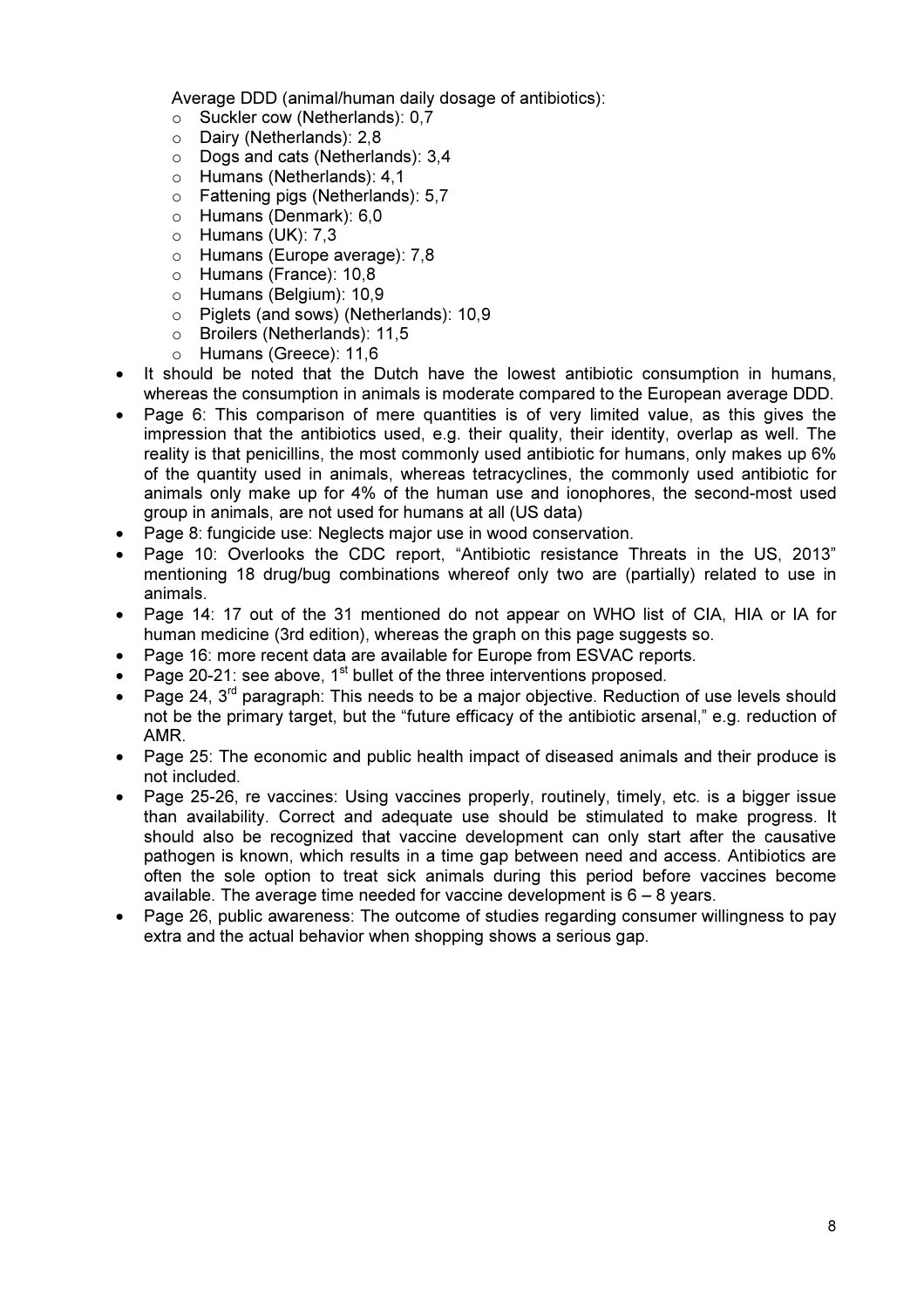#### Annex 1: UK, European and global initiatives and information sources

Video dispelling commonly held myths: https://www.youtube.com/watch?v=1qIuroDR8Ak

EPRUMA is a multi-stakeholder platform of which IFAH-Europe is an active member, which links best practice with animal and public health http://www.epruma.eu/

Global Principles and Perspectives on the Responsible Use of Medicines in Animals: GPPRUMA http://healthforanimals.org/global-principles-and-perspectives-on-the-responsible-use-ofmedicines-in-animals-gppruma/

"Antibiotics and antibiotic resistance in veterinary science" http://healthforanimals.org/antibiotics-and-antibiotic-resistance-in-veterinary-science/

The challenges of developing new antibiotics are considered in this 2015 article "New Veterinary Antibiotics: Barriers, Consequences and Solutions" found here: http://animalhealthmedia.com/investment-in-new-veterinary-antibiotics-barriers-consequences-andsolutions/

Annex 2: Literature references not included in O'Neill's list of publications, relevant to the quantification of the contribution of the animal reservoir to efficacy in human antimicrobial therapy, are listed below.

Quantification of the contribution and relevance of the animal reservoir to compromised efficacy in human antimicrobial therapy has been scientifically debated for several decades. Recent publications provide some clarity and indicate that the impact and relevance needs to be reconsidered. Their conclusions are cited here:

- In the report, "Antibiotics in food animal production and resistant bacteria in humans," the Dutch Health Council concluded in 2011 that, "The relationship between the use of antibiotics in food animal production and the occurrence of VRE (Vancomycin Resistant Enterocci) in hospitals is not as clear as once thought years ago."<sup>1</sup>
- A research team using more sophisticated methods (whole-genome sequencing) than previously available<sup>2</sup> has concluded that, "The relatively large genomic differences observed between chicken, chicken meat and human E. coli strains suggests that clonal transmission of ESBL-producing E. coli from chickens to humans is a rare event." <sup>3,4</sup> A review by B.Lazarus et al. published in 2015 in *Clinical Infectious Diseases*;60(3):439–52, in which a previous study by this research group prior to the use of whole-genome<br>sequencing period was referenced, motivated the authors to send a letter to the editor<sup>5</sup> po science moved forward and that their conclusion differs significantly from Lazarus et al.
- Uhlemann et al<sup>6</sup> concluded that carriage of LA-MRSA ST398 by farmers is transient, and human-to-human transmission of LA-MRSA ST398 does not appear readily, probably due to the loss of expression of proteins required for human host colonization and transmission.
- Mather et al<sup>7</sup>., in Science (Sept 27, 2013), performed a study using whole-genome sequencing of 142 human and 120 animal S.Typhimurium DT104 isolates and concluded: "We demonstrate that the bacterium and its resistance genes were largely maintained within animal and human populations separately and that there was limited transmission, in either direction." And, "This study challenges current views on the contribution of the animal reservoir as source for Salmonella and AMR in humans" and points out the relevance of 'acquiring targeted genotypic data set.,'
- UK Dept of Health and Dept DEFRA published (Sept, 2013) the UK Five Year Antimicrobial Resistance Strategy 2013-2018<sup>8</sup>. On page 8, the contribution of the animal reservoir is addressed as follows: "Increasing scientific evidence suggests that the clinical issues with antimicrobial resistance that we face in human medicine are primarily the result of antibiotic use in people, rather than the use of antibiotics in animals. Nevertheless, use of antibiotics in animals (which includes fish, birds, bees and reptiles) is an important factor contributing to the wider pool of resistance which may have long term consequences."
- The MARAN report, "Monitoring of Antimicrobial Resistance and Antibiotic Usage in Animals in the Netherlands in 2012<sup>"9</sup> (published June 2013) provides in Appendix 1 the results of a study on ESBL-producing Enterobacteriaceae in the Netherlands and concludes: "This demonstrates that the perceived attribution of ESBL/AmpCs to humans from meat sources needs to be carefully evaluated and reported. It can only be based on detailed genetic analysis of genes, strains and mobile genetic elements and thorough epidemiological analysis." (page 42-43)
- The 2012 SVARM report, "Swedish Veterinary Antimicrobial Resistance Monitoring,"<sup>10</sup> (published in 2013) summarized a study on indications of spread of Escherichia coli carrying blaCMY-2 from broilers to human clinical settings as follows: "Ín conclusion, it was shown that the overlap between isolates of E.coli producing ESBL and AmpC in Sweden from humans and broilers appears to be limited." The corresponding article is published by Börjesson S, et al. (2013, Clin Microbiol Infect)<sup>1</sup>
- G.Wu et al.<sup>12</sup> (Sept 26, 2013) used virulence and resistance gene microarrays to investigate isolates from Germany. The Netherlands and the UK obtained from humans, food producing animals and animal food products. A subset of these isolates was also characterized by multi-locus sequence typing (MLST) to assist in elucidating the clonal relationship of isolates. They concluded: "Among animal isolates subjected to MLST (n=258), only 1.2% (n=3) were more than 70% similar to human isolates in gene profiles and shared the same MLST clonal complex with the corresponding human isolates. The results suggest that minimising human-tohuman transmission is essential to control the spread of ESBL-positive E. coli in humans.'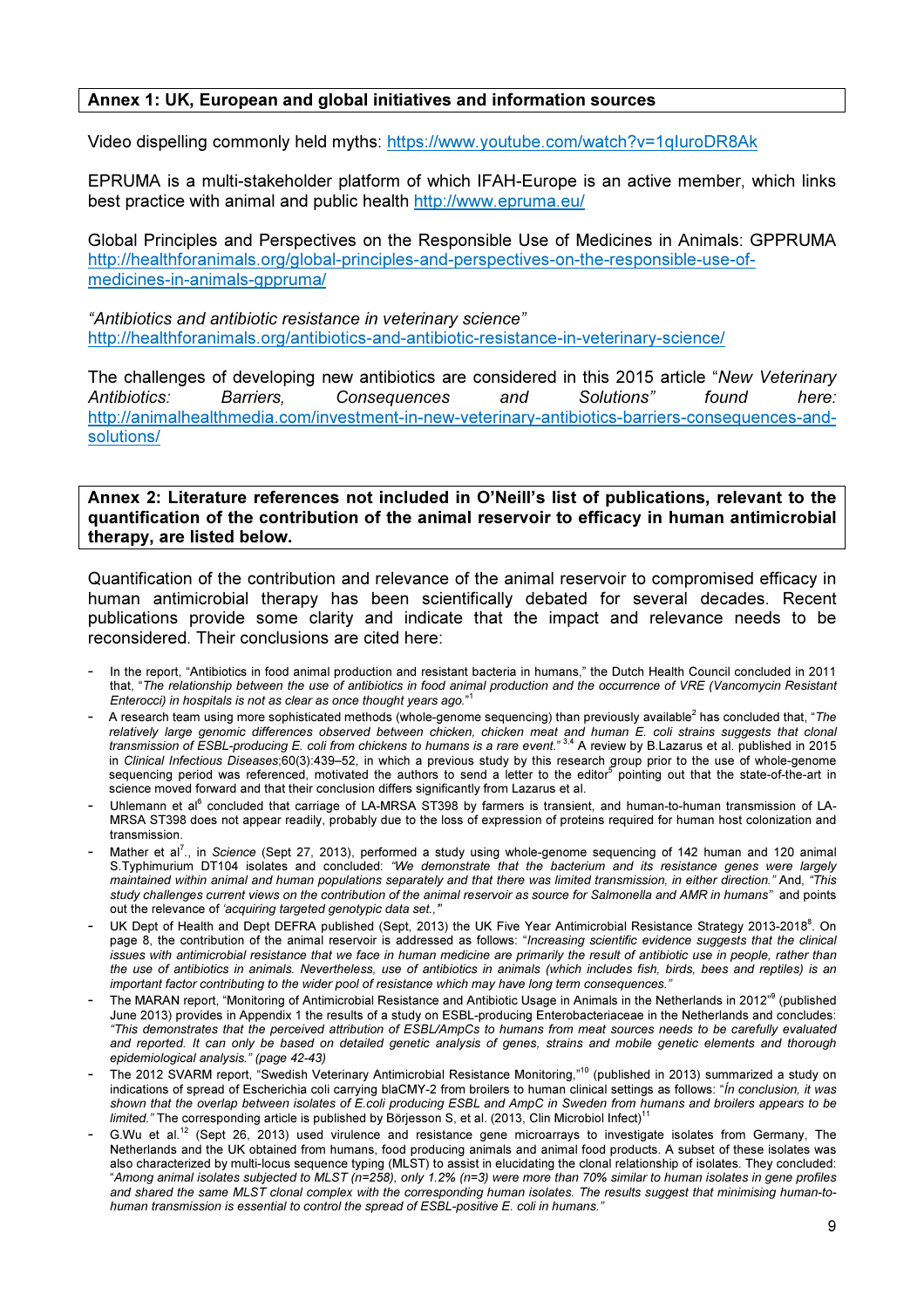- D. Hetem et al<sup>13</sup> performed a 6-month (June 1–November 30, 2011) nationwide study to quantify the single-admission reproduction number, RA, for LA-MRSA in 62 hospitals in the Netherlands and compared this transmission capacity to previous estimates. They used spa typing for genotyping and concluded: "R<sub>A</sub> values indicated that transmissibility of LA-MRSA is 4.4 times lower than that of other MRSA (not associated with livestock)."
- C. Belmar Campos et al<sup>14</sup> performed a study on the prevalence of ESBL-producing Enterobacteriaceae in stool samples from ambulatory patients (University Medical Centre Hamburg-Eppendorf) with gastrointestinal complains and in chicken meat samples from the Hamburg region. All samples were analysed and compared with respect to ESBL-genotypes, sequence types and antibiotic resistance profiles. They concluded: "Chicken meat is not a major contributor to human colonization with ESBL-carrying Enterobacteriaceae."
- H. Sharp et al<sup>15</sup>, performed a Risk Assessment of the transfer of ESBL-producing Escherichia coli to humans in Germany, concluding that the majority of cases of colonizations with ESBL-producing E. coli among humans cannot be directly linked to livestock and food-producing animals as reservoirs. (article in German with English summary)
- In January 2015, the European Centre for Disease Prevention and Control (ECDC), the European Food Safety Authority (EFSA) and the European Medicines Agency (EMA) published their first integrated report<sup>16</sup> analyzing the possible relationships between the consumption of antimicrobial agents and the occurrence of antimicrobial resistance in humans and food-producing animals. The main findings of this report are:
	- Marked variations between countries both in the overall consumption figures, and between antibiotic classes in both human and veterinary medicine
	- Positive associations between consumption of selected antimicrobials in food-producing animals and occurrence of resistance in human bacterial isolates were only observed for fluoroquinolone-resistance in E.coli, macrolide-resistance in Campylobacter and tetracycline resistance in Salmonella and Campylobacter
	- Epidemiology of resistance is complex, and several other factors aside antimicrobial consumption influence occurrence of resistance
- SVARM 2014<sup>17</sup> reports on a study to investigate food as a potential source and dissemination route for ESBL-producing E. coli to humans: "In conclusion the study indicated that food on the Swedish market is a limited contributor to the occurence of ESBLproducing E. coli within the healthcare sector."
- DANMAP 2014<sup>18</sup> reports on the investigation of bloodstream isolates from human cases of septicaemia which allows, for the first time, to assess the impact of zoonotic transmission of ESBL resistance genes. They conclude: "The results show that humans and animals do share resistance genes and strain types. However, based on this relatively small sample from meat it is only a minority of ESBL E. coli bacteremias in humans that are caused by strains of possible animal origin."

# Annex 3: Literature cited

- 1. Health Council of the Netherlands (2011). Antibiotics in food animal production and resistant bacteria in humans. Publication no. 2011/16. http://www.gezondheidsraad.nl/sites/default/files/201116E\_Antibiotica\_in\_food\_animal.pdf
- 2. Leverstein-van Hall MA, et al. Dutch patients, retail chicken meat and poultry share the same ESBL genes, plasmids and strains. Clin Microbiol Infect 2011; 17:873–80. http://onlinelibrary.wiley.com/doi/10.1111/j.1469-0691.2011.03497.x/epdf
- 3. de Been M, et al. (2013) Whole-genome sequencing as a tool to determine whether dissemination of extended-spectrum betalactamases-producing Escherichia coli occurs through the food chain. 23<sup>rd</sup> ECCMID Conference, 27-30 April, Berlin, Germany, http://registration.akm.ch/einsicht.php?XNABSTRACT\_ID=167072&XNSPRACHE\_ID=2&XNKONGRESS\_ID=180&XNMASKEN\_ID =900
- 4. de Been M, et al. (2014) Dissemination of Cephalosporin Resistance Genes between Escherichia coli Strains from Farm Animals<br>and Humans by Specific Plasmid Lineages. PLoS Genet 10(12): http://www.plosgenetics.org/mwg and Humans by Specific Plasmid Lineages. PLoS Genet 10(12): http://www.plosgenetics.org/mwginternal/de5fs23hu73ds/progress?id=MeH9AuPYQD&dl
- 5. M.Bonten and D.Mevius (2015) Correspondence. Less Evidence for an Important Role of Food-Producing Animals as Source of Antibiotic Resistance in Humans. http://cid.oxfordjournals.org/content/early/2015/04/24/cid.civ275.full.pdf+html
- 6. Uhlemann A-C, et al (2012). Identification of a highly transmissible animal-independent Staphylococcus aureus ST398 clone with distinct genomic and cell adhesion properties. mBio 3(2):e00027-12. doi: 10.1128/mBio.00027-10.1128/mBio.00027-12. http://mbio.asm.org/content/3/2/e00027-12.full.pdf+html
- 7. Mather A, et al. (Sept 27, 2013) Distinguishable epidemics of multidrug-resistant Salmoenlla Typhimurium DT104 in different hosts. Sciencexpress, https://www.sciencemag.org/content/341/6153/1514.full.pdf
- 8. UK Department of Health and UK Departmen for Environment, Food and Rural Affairs (Sept, 2013): UK Five Year Antimicrobial<br>8113-2018: Strategy Resistance 2013-2018 and 2013-2018. The Strategy Strategy Strategy 2013-2018 https://www.gov.uk/government/uploads/system/uploads/attachment\_data/file/244058/20130902\_UK\_5\_year\_AMR\_strategy.pdf
- 9. MARAN 2012. Monitoring of Antimicrobial Resistance and Antibiotic Usage in Animals in the Netherlands in 2012, http://www.uu.nl/SiteCollectionImages/Fac\_DGK/Nieuwsplaatjes/Nieuws/2012/NethmapMaran\_Web.pdf
- 10. SVARM 2012, Swedish Veterinary Antimicrobial Resistance Monitoring' http://www.sva.se/upload/Redesign2011/Pdf/Om\_SVA/publikationer/Swedres-Svarm2013.pdf
- 11. Börjesson S, et al. (2013) Characterisation of plasmid-mediated AmpC-producing E. coli from Swedish broilers and association to human clinical isolates. Clin Microbiol Infect, DOI: 10.1111/1469-0691.12192: http://onlinelibrary.wiley.com/doi/10.1111/1469- 0691.12192/pdf
- 12. Wu G, et al. (2013), Comparative Analysis of ESBL-Positive Escherichia coli Isolates from Animals and Humans from the UK, The<br>Netherlands and Germany. PLoS ONE 8(9): e75392. doi:10.1371/journal.pone.0075392 Netherlands and Germany. PLoS ONE 8(9): e75392. doi:10.1371/journal.pone.0075392<br>http://www.plosone.org/article/fetchObject.action?uri=info%3Adoi%2F10.1371%2Fiournal.pone.0075392&representation=PDF http://www.plosone.org/article/fetchObject.action?uri=info%3Adoi%2F10.1371%2Fjournal.pone.0075392&representation=PDF